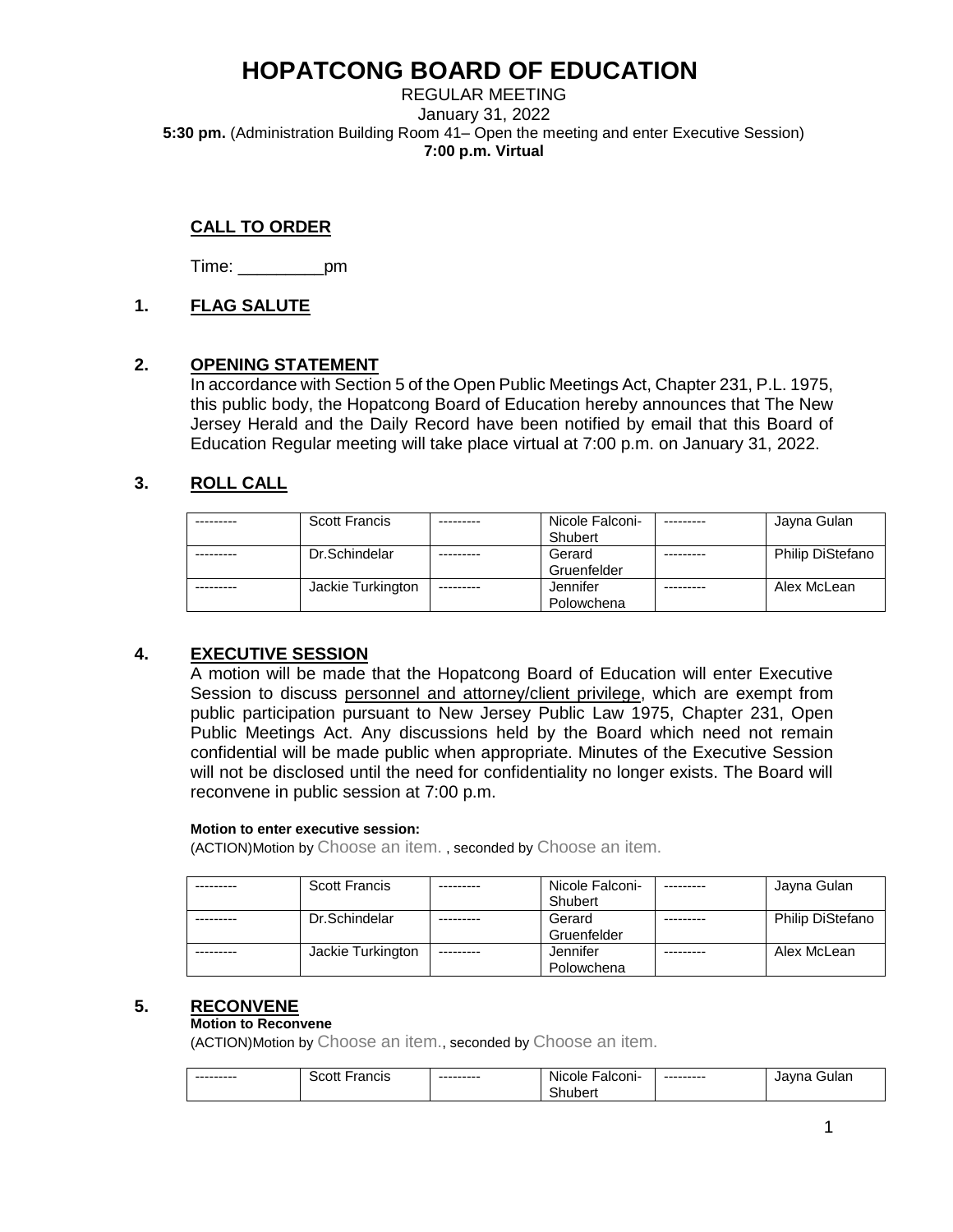### REGULAR MEETING January 31, 2022 **5:30 pm.** (Administration Building Room 41– Open the meeting and enter Executive Session) **7:00 p.m. Virtual**

| --------- | Dr.Schindelar     | ---------  | Gerard<br>Gruenfelder  | --------- | <b>Philip DiStefano</b> |
|-----------|-------------------|------------|------------------------|-----------|-------------------------|
| --------- | Jackie Turkington | ---------- | Jennifer<br>Polowchena | --------- | Alex McLean             |

## **6. APPROVAL OF MINUTES**

Approval of the minutes of the following meetings, as reported by the Board Secretary reviewed by the Board President and members of the Board:

- a. December 20, 2021 Regular Meeting
- b. January 3, 2022 Special Meeting

### **Motion to approve 6a-6b:**

(ACTION)Motion by Choose an item., seconded by Choose an item.

| <b>Scott Francis</b> |           | Nicole Falconi- | Jayna Gulan             |
|----------------------|-----------|-----------------|-------------------------|
|                      |           | Shubert         |                         |
| Dr.Schindelar        |           | Gerard          | <b>Philip DiStefano</b> |
|                      |           | Gruenfelder     |                         |
| Jackie Turkington    | --------- | Jennifer        | Alex McLean             |
|                      |           | Polowchena      |                         |

## **7. SUPERINTENDENT'S REPORT AND HIB REPORT**

## a. Superintendent's Report – **Joseph S. Piccirillo, Superintendent of Schools**

b. A second reading and approval of the Superintendent's HIB Report for December 2021 as presented to the Board at the December meeting on December 20, 2021. Approval of the Superintendent's HIB report for January 2022 for first reading and review as presented to the Board at the January meeting on January 31, 2022.

### **Motion to approve 7a – 7b:**

(ACTION)Motion by Choose an item., seconded by Choose an item.

| <b>Scott Francis</b> |           | Nicole Falconi- | Jayna Gulan             |
|----------------------|-----------|-----------------|-------------------------|
|                      |           | Shubert         |                         |
| Dr.Schindelar        |           | Gerard          | <b>Philip DiStefano</b> |
|                      |           | Gruenfelder     |                         |
| Jackie Turkington    | --------- | Jennifer        | Alex McLean             |
|                      |           | Polowchena      |                         |

## **8. ACKNOWLEDGEMENTS/CORRESPONDENCE**

a. The following students were chosen as **Hopatcong High School's Students of the Month** for their outstanding performance in December 2021: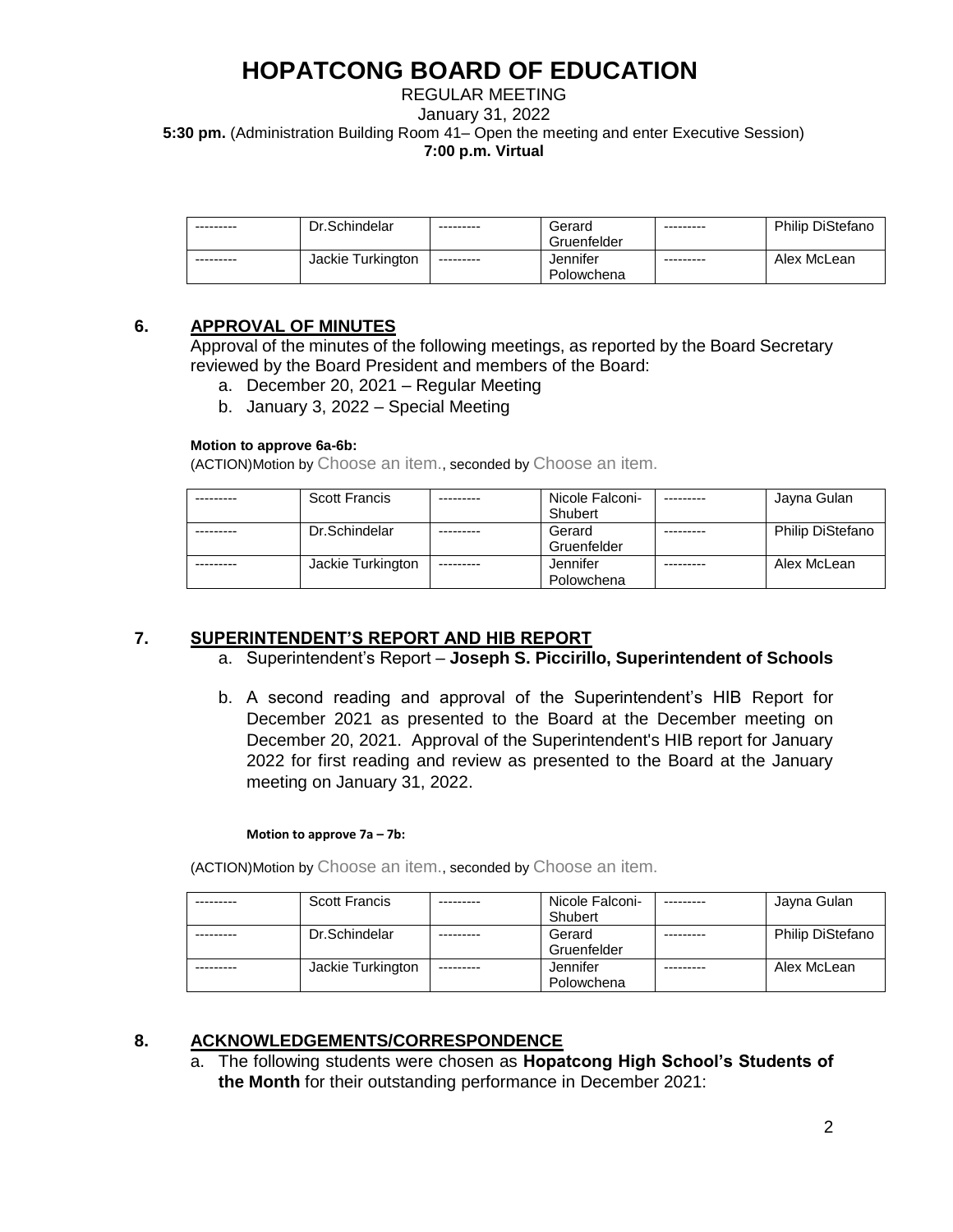REGULAR MEETING January 31, 2022 **5:30 pm.** (Administration Building Room 41– Open the meeting and enter Executive Session) **7:00 p.m. Virtual** 

> **Grade 8** – Hailey Kennedy **Grade 9** – Layla Gonzalez **Grade 10 –** Steven George **Grade 11 –** Cesar Arana **Honorable Mention:** Lindsay Hand and Tatiana Sinegra **Grade 12** – Keileen Trochez **Honorable Mention:** Dylan Castro and Nayeli Ruiz

b. The following students were chosen as **Hopatcong High School Scholar Athlete of the Month** for their outstanding performance in December 2021:

**Girls Basketball** – Christy Brennan, Senior **Boys Basketball** – Jason O'Brien, Senior

c. Congratulations the **Durban Ave Students** who went above and beyond to Fill Buckets with RESPECT in December.

**Motion to approve 8a – 8c:**

(ACTION)Motion by Choose an item., seconded by Choose an item.

| <b>Scott Francis</b> |           | Nicole Falconi-<br>Shubert | Jayna Gulan             |
|----------------------|-----------|----------------------------|-------------------------|
|                      |           |                            |                         |
| Dr.Schindelar        |           | Gerard                     | <b>Philip DiStefano</b> |
|                      |           | Gruenfelder                |                         |
| Jackie Turkington    | --------- | Jennifer                   | Alex McLean             |
|                      |           | Polowchena                 |                         |

## **9. PARENT/TEACHER**

a. Parent/Teacher Organization Representatives.

### **Motion to approve 9a:**

(ACTION)Motion by Choose an item., seconded by Choose an item.

| <b>Scott Francis</b> | Nicole Falconi- | Javna Gulan      |
|----------------------|-----------------|------------------|
|                      | Shubert         |                  |
| Dr.Schindelar        | Gerard          | Philip DiStefano |
|                      | Gruenfelder     |                  |
| Jackie Turkington    | Jennifer        | Alex McLean      |
|                      | Polowchena      |                  |

## **10. PUBLIC COMMENT – GENERAL DISCUSSION**

### **11. FINANCE**

Approval of the following Finance items, 11a. – 11d, as recommended by the Superintendent of Schools and the Operations Committee of the Board: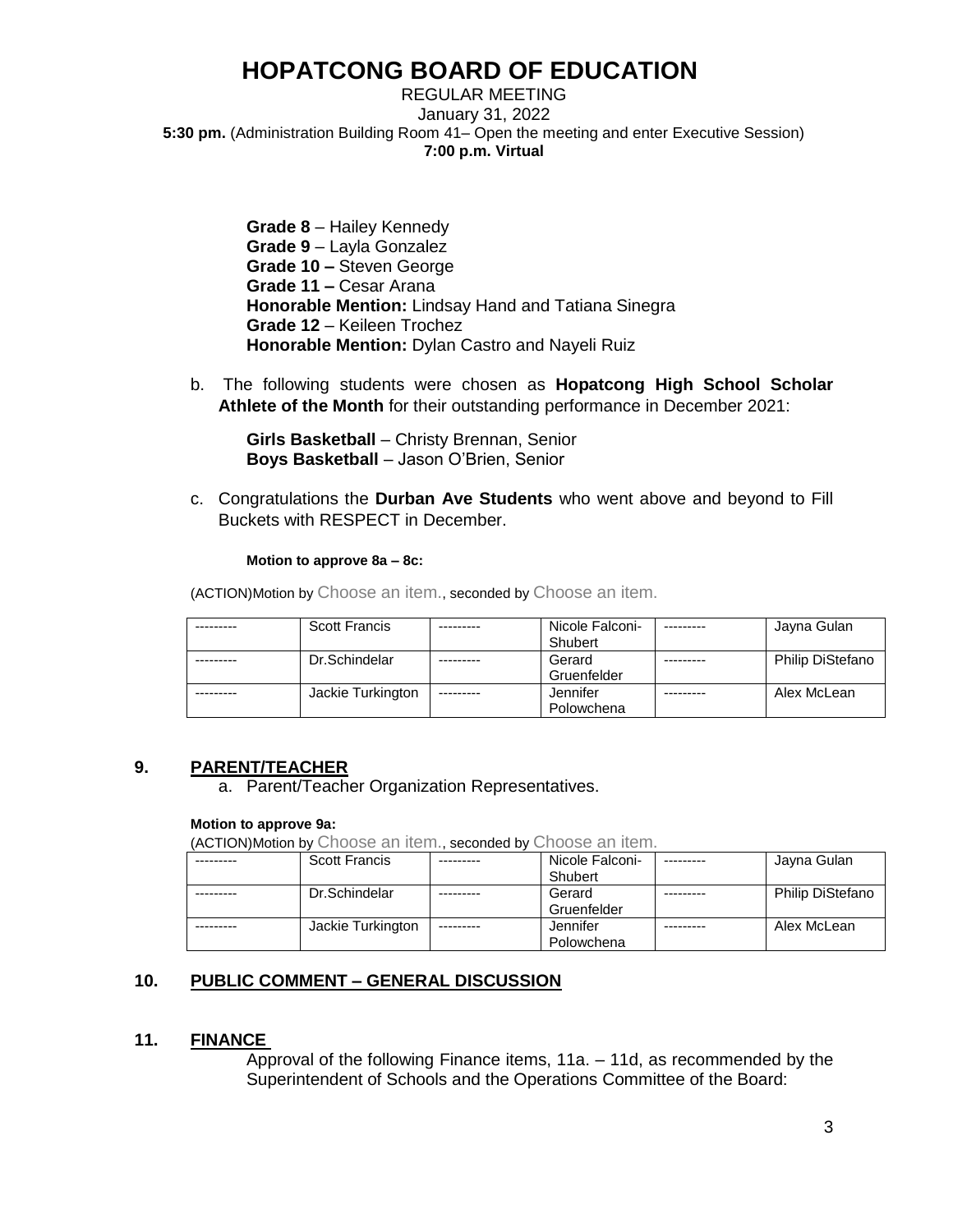#### REGULAR MEETING January 31, 2022 **5:30 pm.** (Administration Building Room 41– Open the meeting and enter Executive Session) **7:00 p.m. Virtual**

- a. It is recommended by the Superintendent that bills for the General Fund and Special Revenues (Grants) account, December 20, 2021 through, January 31, 2022 be approved in the following amounts: General Fund and Special Revenue (Grants) account - \$1,277,021.08
- Cafeteria account Cafeteria account b. It is recommended by the Superintendent that the board approve the Treasurer's Report for the month of November 2021.
- c. It is recommended by the Superintendent that the board approve writing-off Check# 1005, dated June 10, 2020 for the Richard Hodson Scholarship Account as the check has never been cashed.
- d. It is recommended by the Superintendent that the board approve the acceptance of a donation to the Coach Rick Fincken Memorial Scholarship.

| <b>CHECK#</b> | <b>AMOUNT</b> | <b>DONOR</b>                               |
|---------------|---------------|--------------------------------------------|
| 791           | \$50.00       | Frankford Township<br>School Sunshine Fund |

### **Motion to approve 11a – 11d:**

(ACTION)Motion by Choose an item., seconded by Choose an item.

| <b>Scott Francis</b> |            | Nicole Falconi- | Jayna Gulan             |
|----------------------|------------|-----------------|-------------------------|
|                      |            | Shubert         |                         |
| Dr.Schindelar        |            | Gerard          | <b>Philip DiStefano</b> |
|                      |            | Gruenfelder     |                         |
| Jackie Turkington    | ---------- | Jennifer        | Alex McLean             |
|                      |            | Polowchena      |                         |

## **12. PERSONNEL**

Approval of the following personnel items, **12a – 12r,** as recommended by the Superintendent of Schools and the Student Achievement Committee of the Board:

- a. Approval to retroactively amend the employment of **Michelle Kelly** as a Paraprofessional at Durban Avenue to an effective date of January 3, 2022 at a rate of \$14/hour plus \$1 differential for toileting at 5.75 hours a day.
- b. Approval of employment of **Shirley Hoyas** as a Paraprofessional at Durban Avenue effective date of February 1, 2022 at a rate of \$14/hour plus \$1 differential for toileting.
- c. Approval of employment of **Anwar Yousef** as Part-Time Custodian, 5 hours a day/5 days a week at a prorated salary of \$27,053 which represents .625 of step 2 of the custodian guide per contract.
- d. Approval of **Donald Dippel** to work as the Temporary Assistance position for 7th grade Science Special Education, for the purpose of lesson planning and grading at a rate of \$35 per hour for 1-2 hours per week/per class period as needed.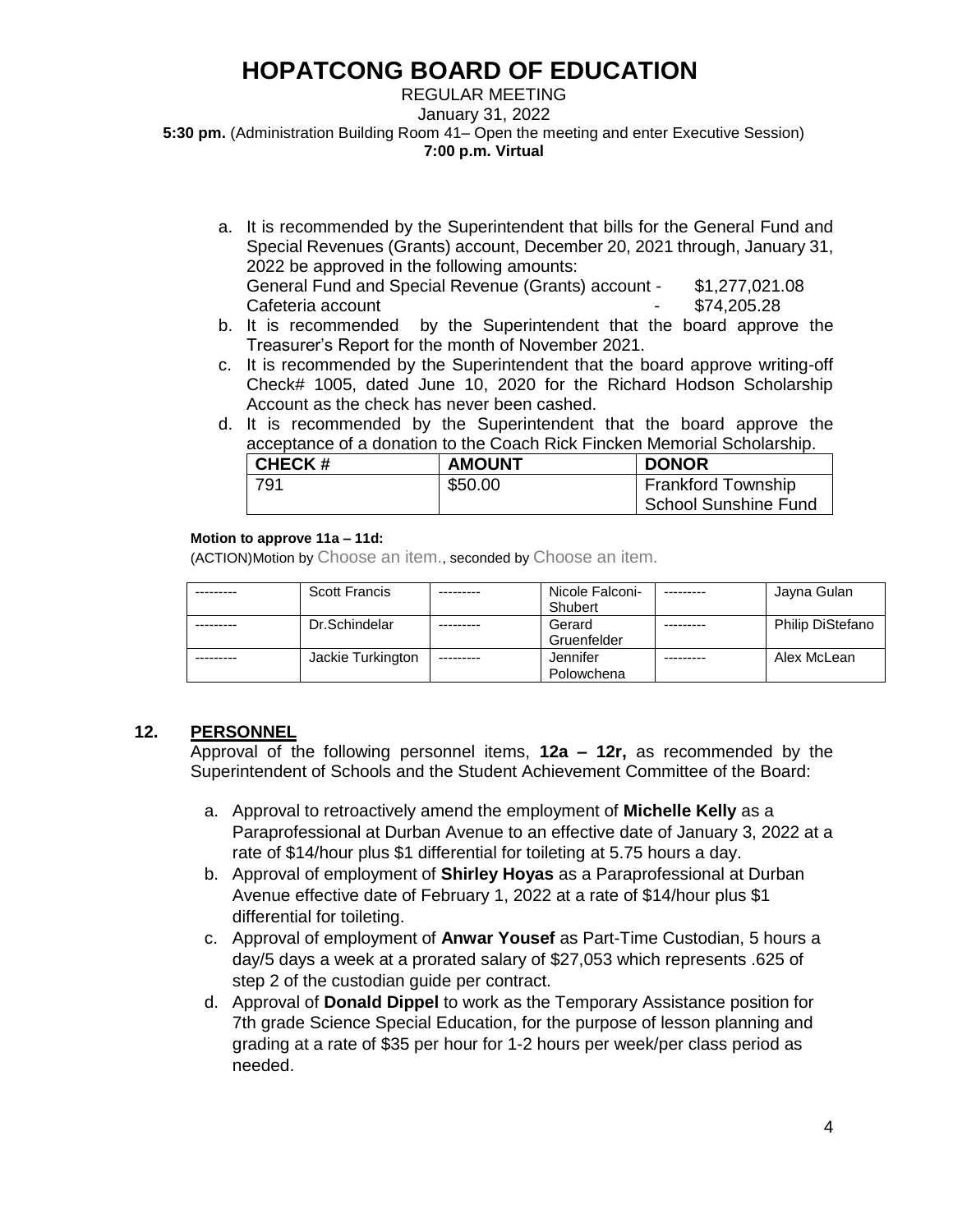REGULAR MEETING January 31, 2022 **5:30 pm.** (Administration Building Room 41– Open the meeting and enter Executive Session) **7:00 p.m. Virtual** 

- e. Approval of **Loren Turner** to work as the Temporary Assistance position for 8th Grade Science, for the purpose of lesson planning and grading at a rate of \$35 per hour for 1-2 hours per week/per class period as needed.
- f. Approval to accept the resignation, with regret, for the purpose of retirement of **Susan Hill** from her position as English Teacher effective February 1, 2022. She has worked in the district for the past 32 years.
- g. Approval to accept the resignation, with regret, for the purpose of retirement of **Leticia Anthes** from her position as School Social Worker effective July 1, 2022. She has worked in the district for the past 27 years.
- h. Approval of **Arthur DiBenedetto** as Part-Time Interim Assistant Superintendent, for 3 days a week at the rate of \$35 an hour, not to exceed 25 hours a week, beginning March 2, 2022 through June 30, 2022, in accordance with New Jersey law concerning the reemployment of retired certificated public school administrators, as set forth in N.J.S.A. 18:66-53.2(b).
- i. Approval of **Employee #81576** to take a paid leave of absence retroactively starting on December 6, 2021 through March 2, 2022, followed by an unpaid leave of absence beginning March 3, 2022 through March 30, 2022, followed by 60 days of FMLA/NJFLI beginning April 1, 2022 through June 27, 2022 followed by an unpaid leave through June 30, 2022.
- j. Approval of **Employee #80168** to retroactively extend their previously approved paid leave of absence from January 3, 2022 through January 14, 2022, then begin unpaid FMLA on 1/17/2022 through April 11, 2022, followed by an unpaid leave of absence on 4/12/2022 through June 30, 2022 with an anticipated return date of September 1, 2022.
- k. Approval of **Employee #80245** to use their previously approved unpaid FMLA for 60 consecutive days beginning January 17, 2022 through April 12, 2022 followed by an unpaid leave of absence for the remainder of the 2021-2022 school year with an anticipated return date of September 1, 2022.
- l. Approval of **Employee #80430** to take a leave of absence using FMLA to begin on January 31, 2022 with an end date of April 4, 2022.
- m. Approval of **Employee #80008** to take a paid leave of absence starting on January 21, 2022 with an anticipated return date of February 22, 2022 or cleared by a Doctor.
- n. Approval to extend the employment of **Kelly Tarvin** as a Long-Term Substitute at the Middle School for the remainder of the 2021-2022 school year with a prorated annual salary of \$61,855 which represents BA/Step 1 of the 2021 – 2022 HEA Salary Guide.
- o. Approval of the following staff to work as Contact Tracing Team at the hourly rate of \$50/hour as needed nights and weekends.
	- **Tara Santa**
	- **Amanda Marcazo**
	- **Susan Pallotta**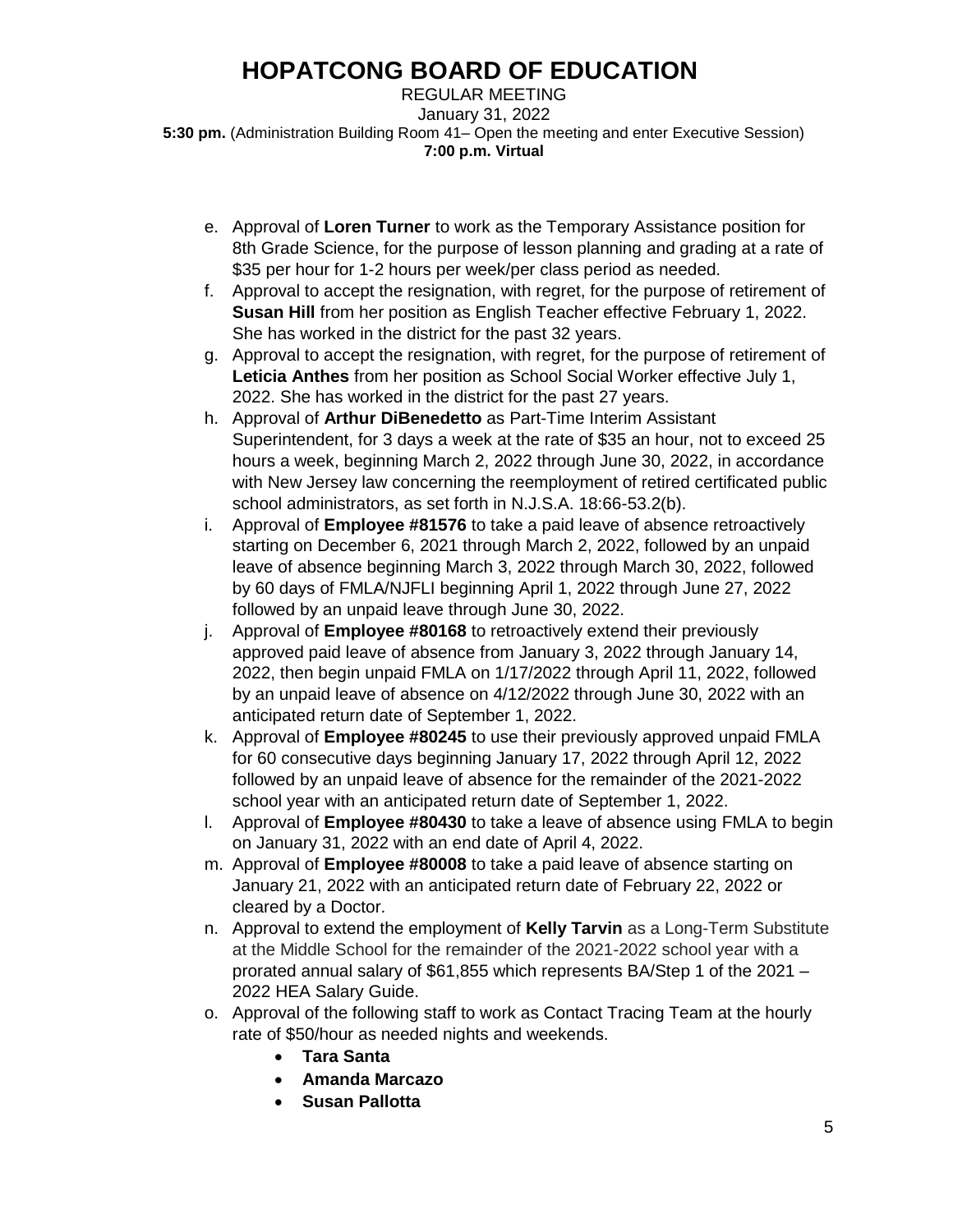REGULAR MEETING January 31, 2022 **5:30 pm.** (Administration Building Room 41– Open the meeting and enter Executive Session) **7:00 p.m. Virtual** 

## • **Pamela Brennan**

p. Approval of the following Coaching/Advisor/Extra Duty Positions for the 2021- 2022 school year:

| <b>Name</b>        | <b>Nature</b><br>οf<br><b>Action</b> | <b>Position</b>                                      | <b>Class</b> | Level | <b>Salary</b> |
|--------------------|--------------------------------------|------------------------------------------------------|--------------|-------|---------------|
| Ana Sodi Maldonado | Appoint                              | <b>Head Competition</b><br><b>Cheerleading Coach</b> | в            | 4     | \$5,034       |
| Keri Morabito      | Appoint                              | Asst. Competition<br>Cheerleading Coach              | в            |       | \$3,287       |

q. Approval of the following staff to take and receive tuition reimbursements\*, as per contract, upon successful completion of the course and submission of paperwork:

| <b>Name</b>             | <b>Course Title</b>                                        | <b>Course</b>     | Credit(s) | Cost       |
|-------------------------|------------------------------------------------------------|-------------------|-----------|------------|
|                         |                                                            | <b>Number</b>     |           |            |
| <b>Dominick Spuckes</b> | The Differentiated Classroom                               | EDUC 713K         | 3         | \$375      |
|                         | I'm So Stressed I Could Scream                             | EDUC 710 B        |           | \$375      |
|                         | Coaching a Growth Mindset                                  | <b>EDUC 718 N</b> | 3         | \$375      |
| <b>Hilary Martin</b>    | Drugs: Licit and Illicit                                   | EDUC_710V         | 3         | \$375      |
| Katie Schwab            | <b>Business Policies (Capstone)</b>                        | <b>BUS-491</b>    | 3         | \$1,170.96 |
|                         | Interpersonal Management Skills                            | <b>MGMT-470</b>   | 3         | \$1,170.96 |
| Katarzyna Getto         | School Nursing II                                          | 5510-070          | 3         | \$1,170.96 |
| Michele Culcasi         | Technology Driven Curriculum and<br>Social Media           | CI6163            | 3         | \$918      |
|                         | Integrating Social Emotional Learning                      | CI6183            | 3         | \$918      |
| <b>Kelly Rodick</b>     | ADD/ADHD Strategies and<br>Interventions for the Classroom | <b>EDUC_715G</b>  | 3         | \$375      |

## *Course Approval /Reimbursement Approval*

 *\*The maximum rate of reimbursement per credit is \$390.32 for the 21-22 school year.*

r. Approval of substitutes, teachers, paraprofessionals, custodians, and van drivers.

#### **Motion to approve 12a – 12r:**

(ACTION)Motion by Choose an item., seconded by Choose an item.

| <b>Scott Francis</b> | Nicole Falconi- | Jayna Gulan             |
|----------------------|-----------------|-------------------------|
|                      | Shubert         |                         |
| Dr.Schindelar        | Gerard          | <b>Philip DiStefano</b> |
|                      | Gruenfelder     |                         |
| Jackie Turkington    | Jennifer        | Alex McLean             |
|                      | Polowchena      |                         |

## **13. TRAVEL AND PROFESSIONAL DEVELOPMENT**

Resolved, that the Hopatcong Board of Education approve travel costs as related in this resolution which are educationally necessary and fiscally prudent and are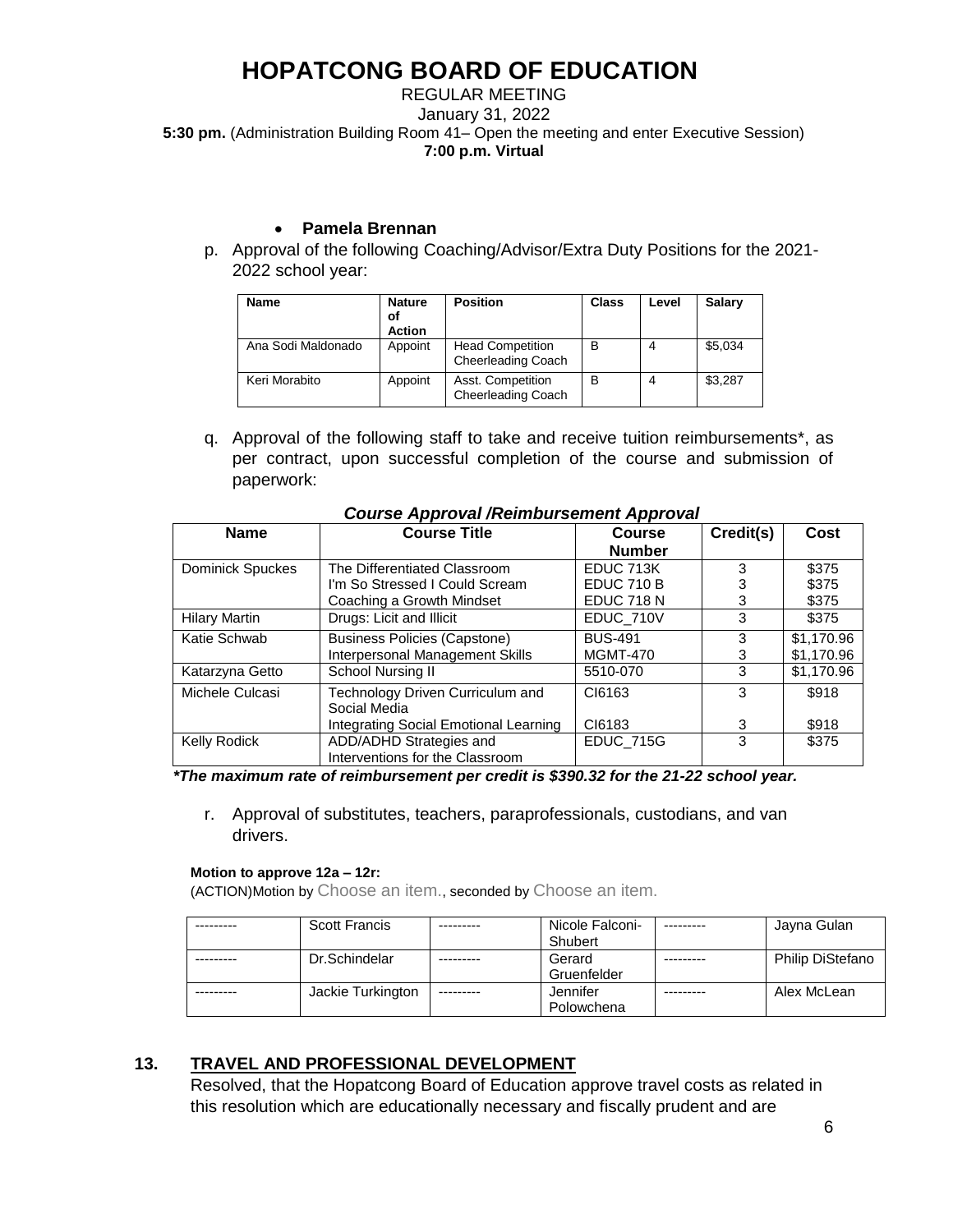REGULAR MEETING January 31, 2022 **5:30 pm.** (Administration Building Room 41– Open the meeting and enter Executive Session) **7:00 p.m. Virtual** 

related to and within the scope of the employee's current responsibilities and promotes the delivery of instruction or furthers the efficient operation of the school district. The reimbursement listed in this resolution are in compliance with the state travel reimbursement guidelines as established by the Department of Treasury and Board of Education policy in accordance with N.J.A.C. 6A:23B-1.1. seq

### *Approval of the following staff to attend Professional Development/Conference\**

| <b>Name</b>     | Title                                    | Cost              | Date      |
|-----------------|------------------------------------------|-------------------|-----------|
| Melissa Kennedy | The Perfect Storm (Virtual)              | \$35              | 2/15/2022 |
| Kurt Zimmermann | <b>Restorative Practice</b>              | Mileage<br>\$9.80 | 1/26/2022 |
| Mike Smith      | <b>Structural and Mechanical Systems</b> | \$483             | -         |

*\*Cost will be reimbursed upon completion of attendance and all documentation has been provided.* 

#### **Motion to approve Travel and Professional Development for January 2021:**

(ACTION)Motion by Choose an item., seconded by Choose an item.

| <b>Scott Francis</b> |           | Nicole Falconi- | Jayna Gulan             |
|----------------------|-----------|-----------------|-------------------------|
|                      |           | Shubert         |                         |
| Dr.Schindelar        |           | Gerard          | <b>Philip DiStefano</b> |
|                      |           | Gruenfelder     |                         |
| Jackie Turkington    | --------- | Jennifer        | Alex McLean             |
|                      |           | Polowchena      |                         |

## **14. POLICY & REGULATIONS**

Approval of item **14a**, as recommended by the Superintendent of Schools and the Student Achievement and Operations Committees of the Board:

a. Approval of modifications and additions to the policies and regulations of the Hopatcong Board of Education in accordance with statutory and regulatory changes for approval, as revised, for **SECOND READING**:

| P 0155   | <b>Board Committees</b>                  |
|----------|------------------------------------------|
| P 3111   | <b>Creating Positions</b>                |
| P 3124   | <b>Employment Contracts</b>              |
| P 3125.2 | <b>Employment of Substitute Teachers</b> |
| P 3134   | <b>Assignment of Extra Duties</b>        |
| P 3211   | Code of Ethics                           |
| P 3370   | <b>Teaching Staff Member Tenure</b>      |

**Policy/Regulation # Title**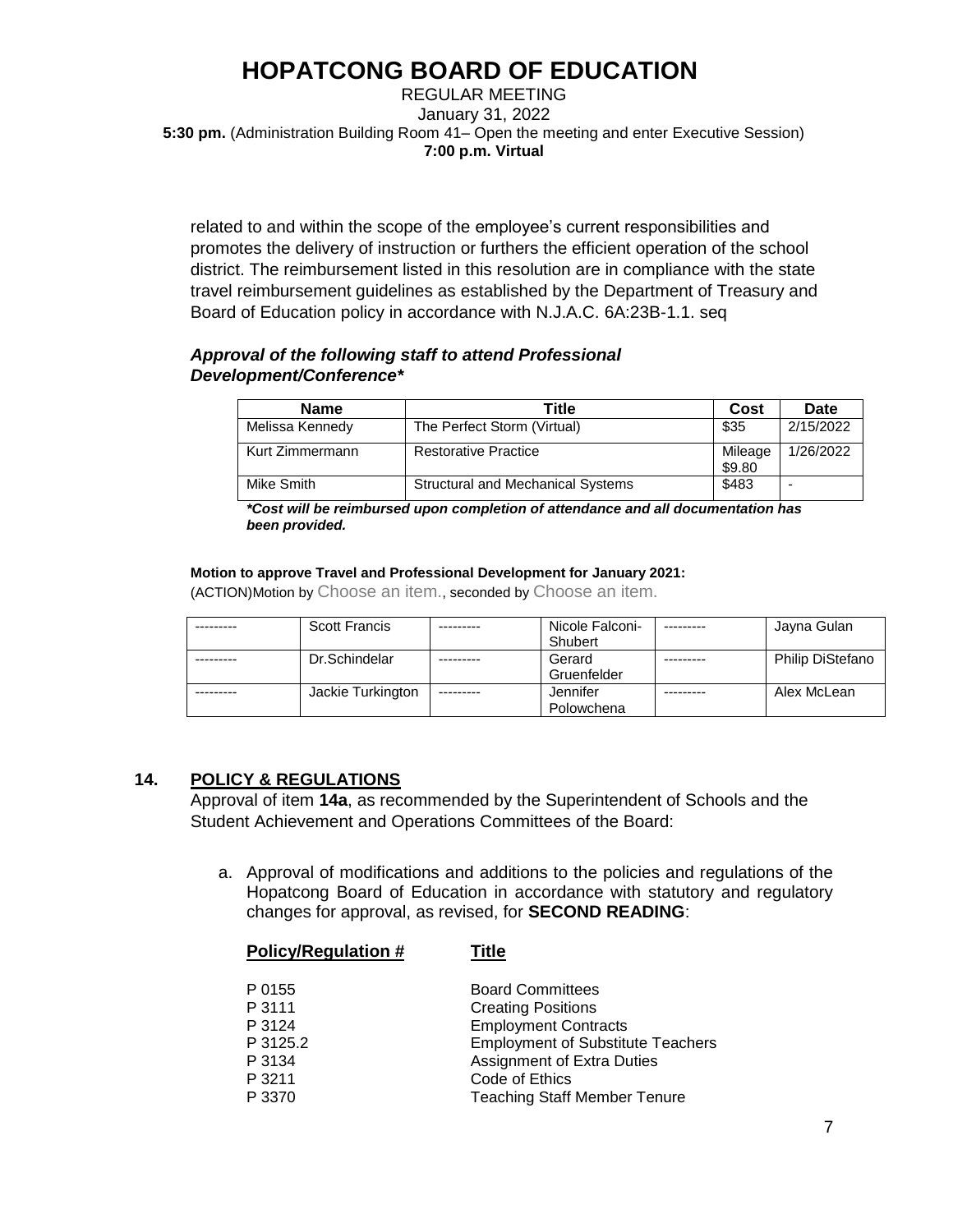### REGULAR MEETING January 31, 2022 **5:30 pm.** (Administration Building Room 41– Open the meeting and enter Executive Session) **7:00 p.m. Virtual**

| P 3425   | <b>Work Related Disability Pay</b>             |
|----------|------------------------------------------------|
| P 3437   | <b>Military Leave</b>                          |
| P 3122   | Affirmative Action Program for Employment and  |
|          | <b>Contract Practices (Abolish)</b>            |
| P&R 3142 | Nonrenewal of Nontenured Teaching Staff Member |
| P&R 3160 | Physical Examination (M)                       |
|          |                                                |

#### **Motion to approve 14a:**

(ACTION)Motion by Choose an item., seconded by Choose an item.

| <b>Scott Francis</b> |           | Nicole Falconi-<br>Shubert | Jayna Gulan             |
|----------------------|-----------|----------------------------|-------------------------|
| Dr.Schindelar        |           | Gerard<br>Gruenfelder      | <b>Philip DiStefano</b> |
| Jackie Turkington    | --------- | Jennifer<br>Polowchena     | Alex McLean             |

### **15. STUDENTS AND SERVICES**

Approval of the following items, 15a-15d as recommended by the Superintendent of Schools and Student Achievement Committee of the Board:

- a. Approval for home instruction services for student no. 14471 for 5 hours per week. Instruction will be provided by Hopatcong certificated staff at the rate of \$35.00 per hour effective 1/3/22 for approximately 30 days.
- b. Approval for home instruction services for student no. 14560 for 5 hours per week. Instruction will be provided by Hopatcong certificated staff at the rate of \$35.00 per hour effective 1/4/22 until approximately 3/21/22.
- c. Approval for 10 hours of home instruction services for student no. 13777. Instruction will be provided by Hopatcong certificated staff at the rate of \$35.00 per hour from January 24, 2022 to January 28, 2022.
- d. Approval of the request for field trips.

#### **Motion to approve 15a-15d:**

(ACTION)Motion by Choose an item., seconded by Choose an item.

| <b>Scott Francis</b> |           | Nicole Falconi- | --------- | Jayna Gulan             |
|----------------------|-----------|-----------------|-----------|-------------------------|
|                      |           | Shubert         |           |                         |
| Dr.Schindelar        |           | Gerard          |           | <b>Philip DiStefano</b> |
|                      |           | Gruenfelder     |           |                         |
| Jackie Turkington    | --------- | Jennifer        |           | Alex McLean             |
|                      |           | Polowchena      |           |                         |

## **16. RESOLUTIONS**

a. It is recommended by the Superintendent that the Board of Education approve the English Language learner Three-Year Plan 2021-2024.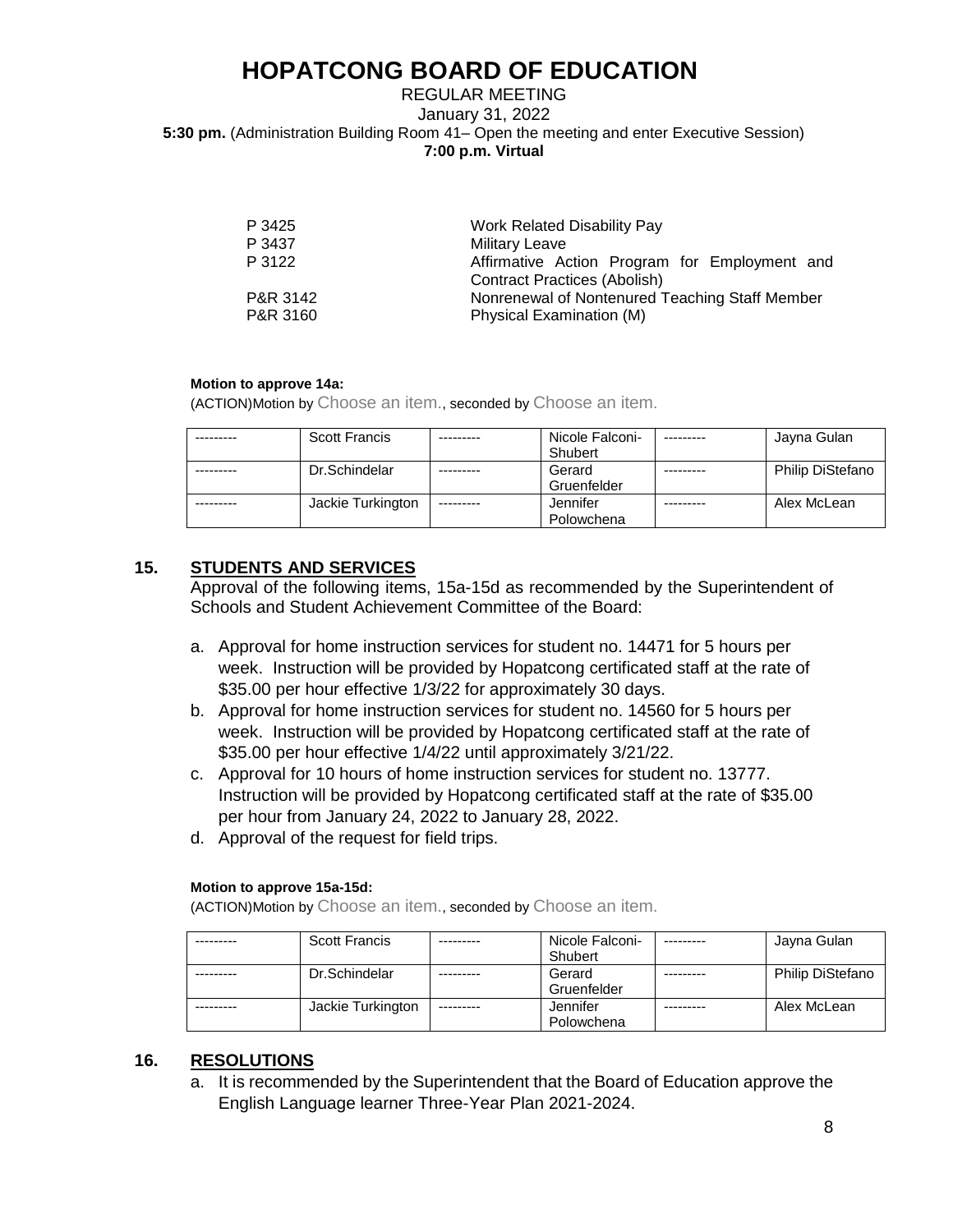REGULAR MEETING January 31, 2022 **5:30 pm.** (Administration Building Room 41– Open the meeting and enter Executive Session) **7:00 p.m. Virtual** 

- b. It is recommended by the Superintendent that the Board of Education approve the amended 2022-2023 School Calendar.
- c. It is recommended by the Superintendent that the Board of Education approve Agreement with Best Choice Nursing services effective retroactively to January 3, 2022.
- d. It is recommended by the Superintendent that the Board of Education approve the Agreement with Tri-County for In Person Therapy.
- e. It is recommended by the Superintendent that the Board of Education approve the Comprehensive Annual Fiscal Report.
- f. It is recommended by the Superintendent that the Board of Education approve the door monitor pay for athletic events revert back to the \$50/game pay rate retroactive back to January 1, 2022.
- g. It is recommended by the Superintendent that the Board of Education accept the group size waiver for select Special Education classes at Hopatcong Middle School approved by the Office of Special Education Programs, Sussex County Office.
- h. It is recommended by the Superintendent that the Board of Education eliminate the "floor grade" of a "50" and reinstate the policy as implemented prior to the pandemic beginning Marking Period 3.
- i. It is recommended by the Superintendent that the Board of Education approve the School Board Recognition Month in New Jersey:
	- **WHEREAS,** The New Jersey School Boards Association has declared January 2022 to be School Board Recognition Month, a time when all residents can acknowledge the contributions made by our local school board members; and
	- **WHEREAS,** The Hopatcong Board of Education is one of 580 local school boards in New Jersey, which sets policies and oversees operations for public school districts; and
	- **WHERAS,** The Hopatcong Board of Education embraces the goal of high-quality education for all New Jersey public school students; and
	- **WHEREAS**, New Jersey's local school boards help determine the educational goals for approximately 1.4 million children in prekindergarten through 12<sup>th</sup> grade; and
	- **WHEREAS,** New Jersey's 5,000 local school board members, who receive no remuneration for their services, act as advocates for public school students as they work with administrators, teachers and parents for the betterment of public education; and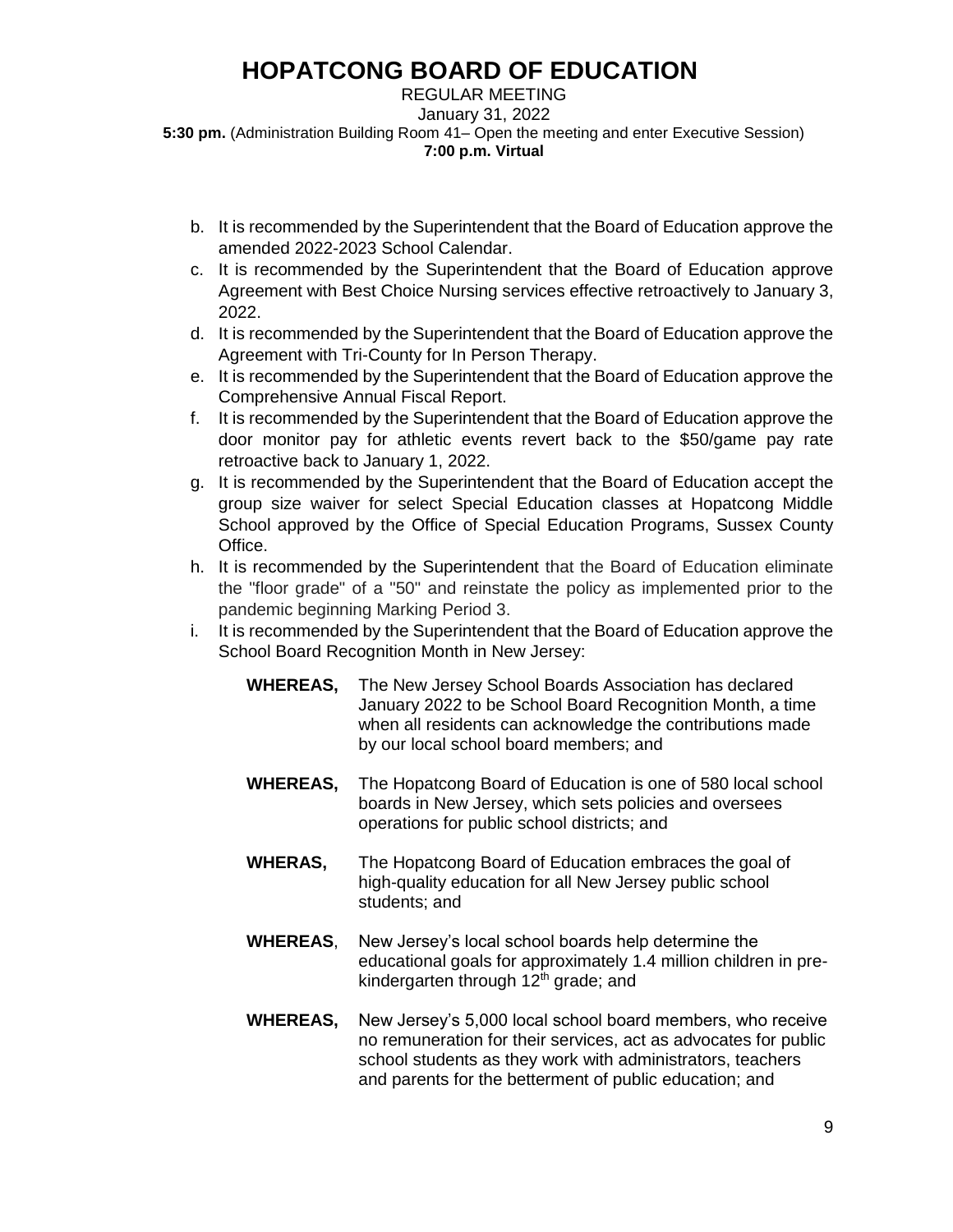REGULAR MEETING January 31, 2022 **5:30 pm.** (Administration Building Room 41– Open the meeting and enter Executive Session) **7:00 p.m. Virtual** 

- **WHEREAS,** School boards strive to provide the resources necessary to meet the needs of all students, including those with special needs; and
- **WHEREAS,** Boards of education provide accountability to the public; they communicate the needs of the school district to the public; and they convey to school administrators the public's expectations for the schools; and
- **WHEREAS**, New Jersey can take pride in its schools, which rank among the nation's best in key achievement indicators such as the National Assessment of Educational Progress scores, and the preparation for college through advanced placement offerings and SAT assessments; Now, therefore, be it
- **RESOLVED,** That the Hopatcong Board of Education, does hereby recognize the services of local school board members throughout New Jersey as we join communities statewide in observing January 2022 as SCHOOL BOARD RECOGNITION MONTH; and be it further
- **RESOLVED,** That the Hopatcong Board of Education urges all New Jersey citizens to work with their local boards of education and public school staffs toward the advancement of our children's education.

#### **Motion to approve 16a-16j:**

(ACTION)Motion by Choose an item., seconded by Choose an item.

| <b>Scott Francis</b> |           | Nicole Falconi-<br>Shubert | Jayna Gulan             |
|----------------------|-----------|----------------------------|-------------------------|
| Dr.Schindelar        |           | Gerard<br>Gruenfelder      | <b>Philip DiStefano</b> |
| Jackie Turkington    | --------- | Jennifer<br>Polowchena     | Alex McLean             |

## **17. SUSSEX COUNTY REGIONAL COOPERATIVE**

- a. The Superintendent and the Director of Transportation recommend the *approval of bills* for the Sussex County Regional Cooperative Operating account for December 21, 2021 through January 31, 2022 in the amount of \$86,029.37 for Regular bills and \$4,655,152.40 for Contractor bills.
- b. The Superintendent and the Director of Transportation recommend the approval to hire Michelle Ketch for the position of Transportation Manager effective March 1, 2022 (or